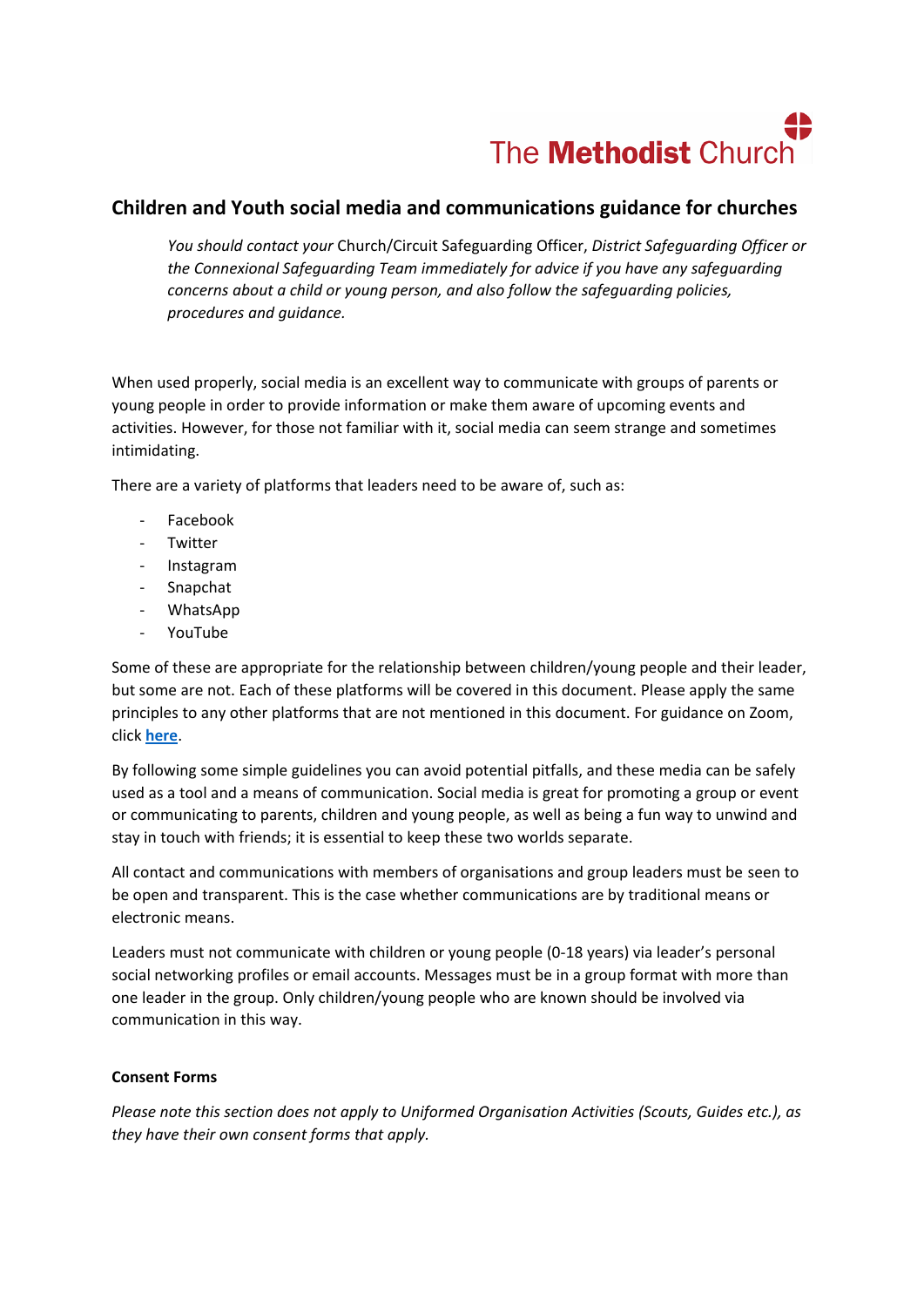Permission from the parent/guardian of any young person (under the age of 18) needs to be obtained before you can contact them, post pictures or videos of them etc. If the child is over 12 they are also required to sign the consent form.

If the young person is 16 or above and living independently/is estranged from their parents then the form must be signed by the young person and a social worker/youth work/appropriate adult.

These will need to be filled out annually.

It is worth mentioning that these consent forms only cover activities and images taken within a church capacity. Images of Church activities involving children and young people should not be on personal accounts, unless the children or young people are a part of your family. Images taken outside of this context that are shared on personal accounts are not covered by these guidelines.

If you find photos that have been posted in the past that contain images of children who have not given consent for images of them to be shared, they must be taken down. Similarly, even if they have consented but subsequently request for an image to be removed, you must take every effort to remove the photo.

If you see images posted by others that you wish to reshare, you cannot assume that the correct consent has been obtained. Only share images to channels you manage if you have signed consent forms for the children in the image.

Even in a closed group, do not post images that you do not have the appropriate consent for. This goes for images that are posted by other people in the group. Any images posted outside your control to a group you manage should be removed if they contain any individual whose consent has not been given.

Consent forms should be kept either in a church office or if your church doesn't have an appropriate space, in the homes of the minister or one of the youth leaders.

#### **Safer Recruitment and DBS**

If you work with children and young people you should already have been through a safer recruitment process to be employed to your role and this will include a DBS check.

However, it should be noted that regular moderation of an online forum (for example a facebook group) used wholly or mainly by children or young people requires an enhanced DBS check including barred list.

For a public church page, it is not considered to be used wholly or mainly by children and therefore you don't need the enhanced DBS with barring. You do, however, still need a DBS check.

If you do not have a DBS or enhanced DBS, you can find out more details about the process **[here](https://www.methodist.org.uk/safeguarding/recruitment-dbspvg-forms-etc/)**.

## **Social Media Policy**

Leaders should not add or accept requests to follow or friend young people (under 18) from personal profiles if your relationship with them is only as a leader (i.e. Church Minister, Youth Group Leader etc.). It is fine to be friends with your own children or Godchildren, for example. The only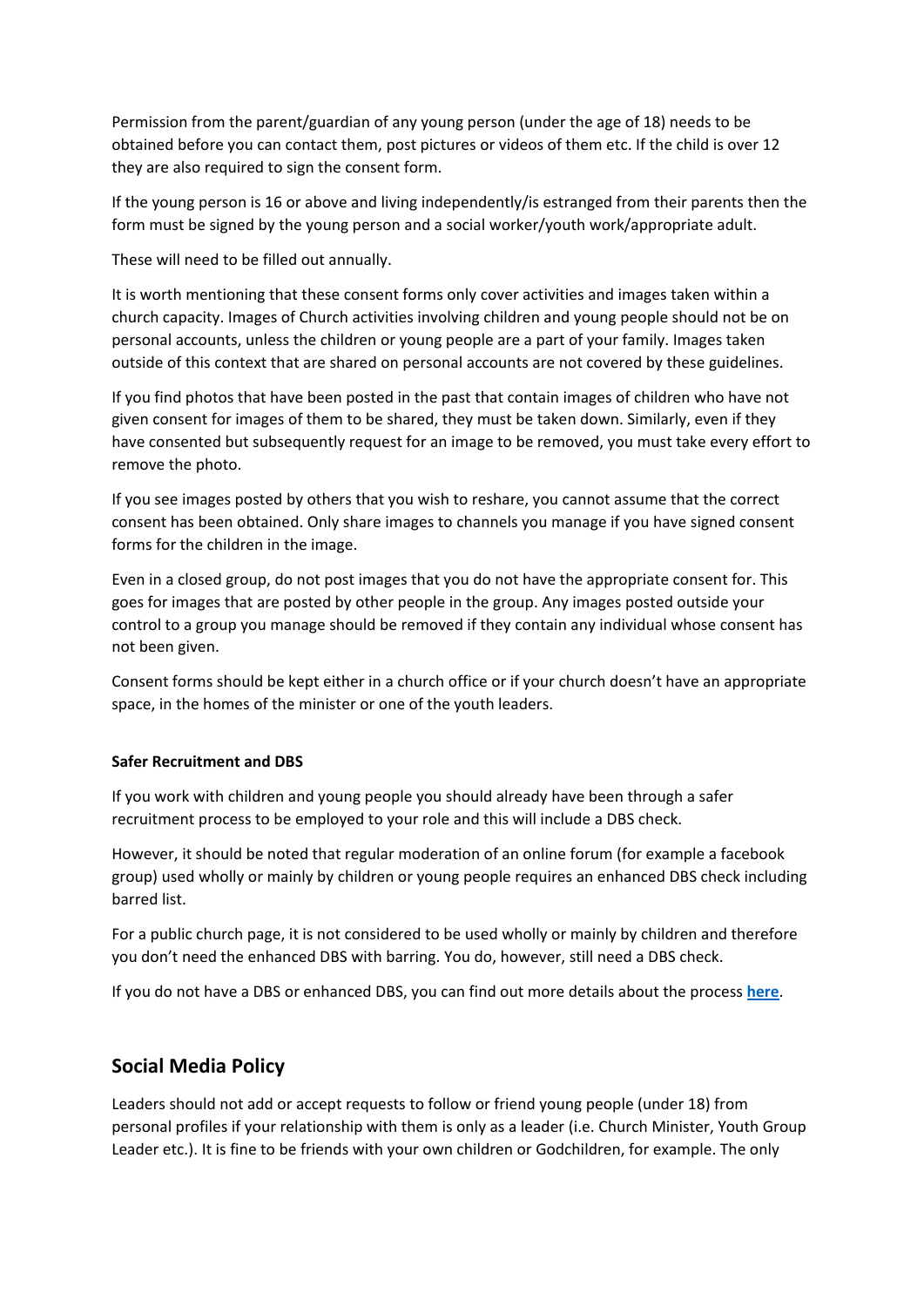interaction must be in a space where two or more leaders are able to see what is being communicated.

If you take on a leadership role in the Church that has been agreed by Church Council or become a leader in a midweek group or Sunday Group or Messy Church, you Should not have any friends on your personal social media who are under 18 who are not related or you are their legal Guardian or God-parent. If you currently have friends under 18 you should explain to them that you now have a leadership role working with children and young people and that requires you not to have contact with under 18s via your personal social media accounts. If they are a part of your Church or Youth group they can make the decision to join the Official Social Media spaces that is regulated as per the guidance in this document.

If a young person turns 18 and becomes a leader, they should unfriend any young people under 18 that are involved in their youth group and follow the guidance for group leaders. This is part of forming new boundaries as a leader.

If, while on a personal account, you do see posts from young people (e.g. shared by someone you are friends with) do not like, react or comment on the posts. You should also not comment using the church profile, as it can be seen either as you commenting anyway (if you're known as the admin) or anything you say can be seen as the official words of the church, which may or may not be appropriate.

Your personal accounts should have all its privacy settings set as high as they can be so that a young person cannot access your photos, posts etc, and you have to approve requests to friend/follow you.

*There might be a temptation to set up a separate "work" profile for Facebook. Unless you do not already have an account, setting the correct privacy settings is always a better option than creating a new profile.*

Any posts made by leaders into any sort of group should be consistent with the tone and aims of the organisation.

If any posts, photos or videos mention names, ensure they mention first names only.

Any inappropriate posts by children or young people or leaders to a group should be removed by the admin/s of the site. The reasons must then be explained to the person who posted the content. Examples of inappropriate post content could be:

- **Racism**
- LGBT+-phobia
- PREVENT issues
- Mental health worries
- Explicit personal images

If anything posted concerns you, you must take the additional step of talking to your manager or Church/Circuit Safeguarding Officer. Inappropriate posts on social media can be part of a larger spectrum of issues (family abuse, peer-to-peer abuse, severe mental health concerns etc.) that other organisations may be aware of, even if you are not.

Any disclosures of abuse reported through a social networking site must be dealt with in accordance with The Methodist Church Safeguarding procedures and Policy, available **here**. If in any doubt, contact your Church/Circuit Safeguarding Officer.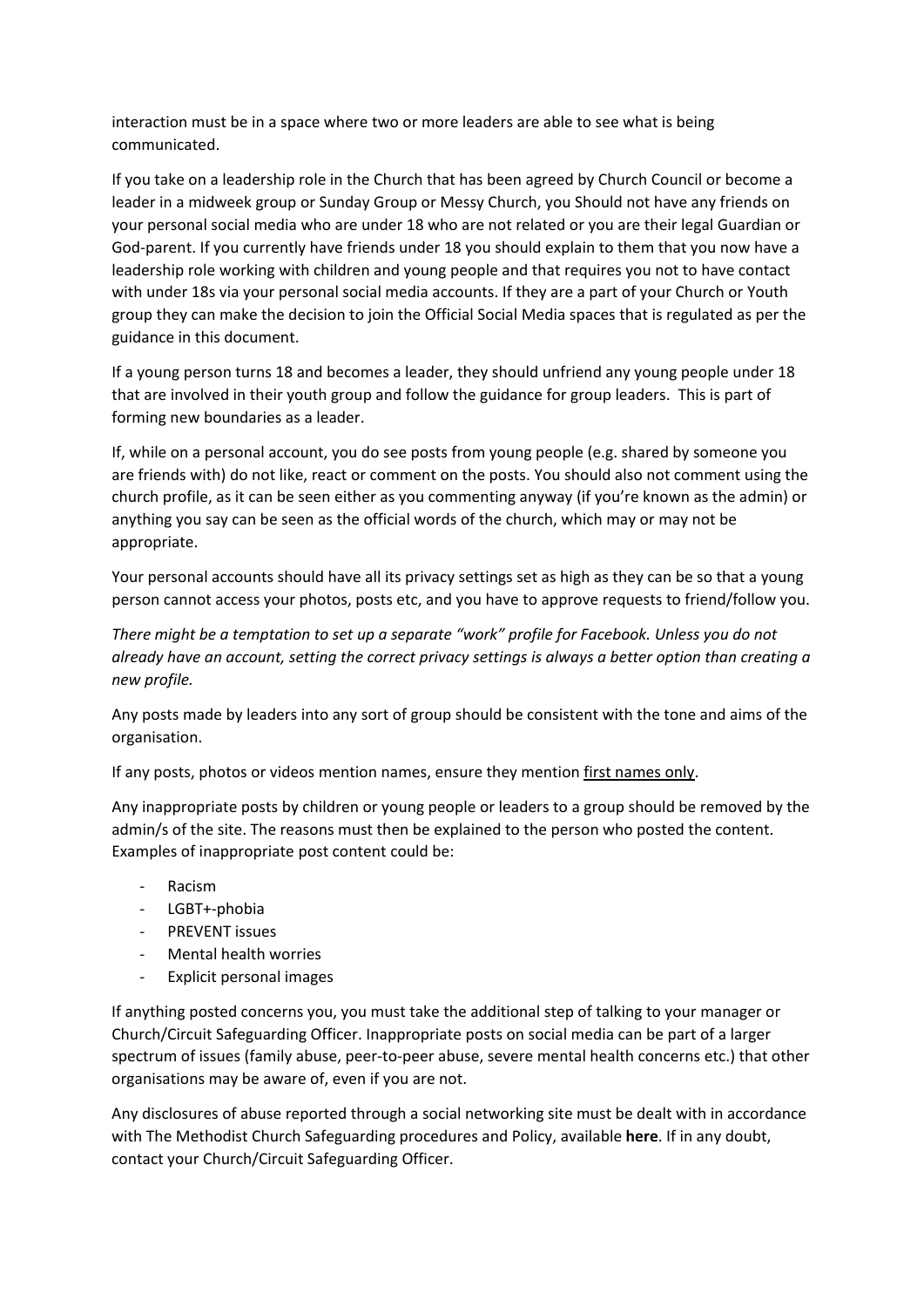#### **Facebook/Messenger**

Facebook is a platform where you can post text, images and videos to your "wall". It also allows for groups and pages to be set up for specific organisations/events.

Messenger is the direct messaging (DM) function of Facebook. It has a separate app.

While the majority of young people no longer use Facebook for its original purpose of connecting with people and sharing day-to-day details of your life, it is highly likely that they have accounts -Messenger is still popular as an alternative to texting. If the young people you work with agree it would be useful, a Facebook group is an excellent way to have safe communication.

On Facebook, you can set up a Group or a Page. Of the two, you should use a Group as it allows for group chats (which means those with Messenger can be communicated), and those within the Group can post on the wall, comment on posts etc.

It is important to set it as private. This means that people outside the group or page cannot see the posts inside it, and they cannot join the Group without one of the admins giving them permission.

It is not appropriate to include a parent in a Facebook group with children, even if their child is not on Facebook and they want to be able to pass on information. If they want to be part of the group, they need to have a DBS check.

*The DBS check you need to moderate a church group does not extend to any other groups you may be involved with outside of church. Each group working with vulnerable people will require a separate DBS check.*

If a young person leaves the church or youth group, or turns 19, they should leave the group or be removed.

The leaders should discuss what would be appropriate for young people who exceed the group age range or leave the group and perhaps set up a group appropriate for young people in this context in accordance to guidelines. This should be approached the same way you would a weekly group that meets face to face.

The Group should always have two or more leaders as admins. It is important to note that their personal accounts will be the ones visible in the group when they post, so personal account privacy settings are very important.

It doesn't matter who fulfils the role of admin in a group as long as they are over 18, and can be decided on a church by church basis. However, it is essential that they have been through the safer recruitment process.

#### **Twitter**

Twitter is a platform that allows users to write short posts (up to 280 characters). It also allows picture and video to be shared, and there is a DM function.

You can create a page to be private, with the owner of the page having to approve people viewing it. You cannot create groups, so other people will not be able to post to your "wall".

An official church account should take every effort not to follow anyone who is under 18, or comment, like or retweet any of their posts.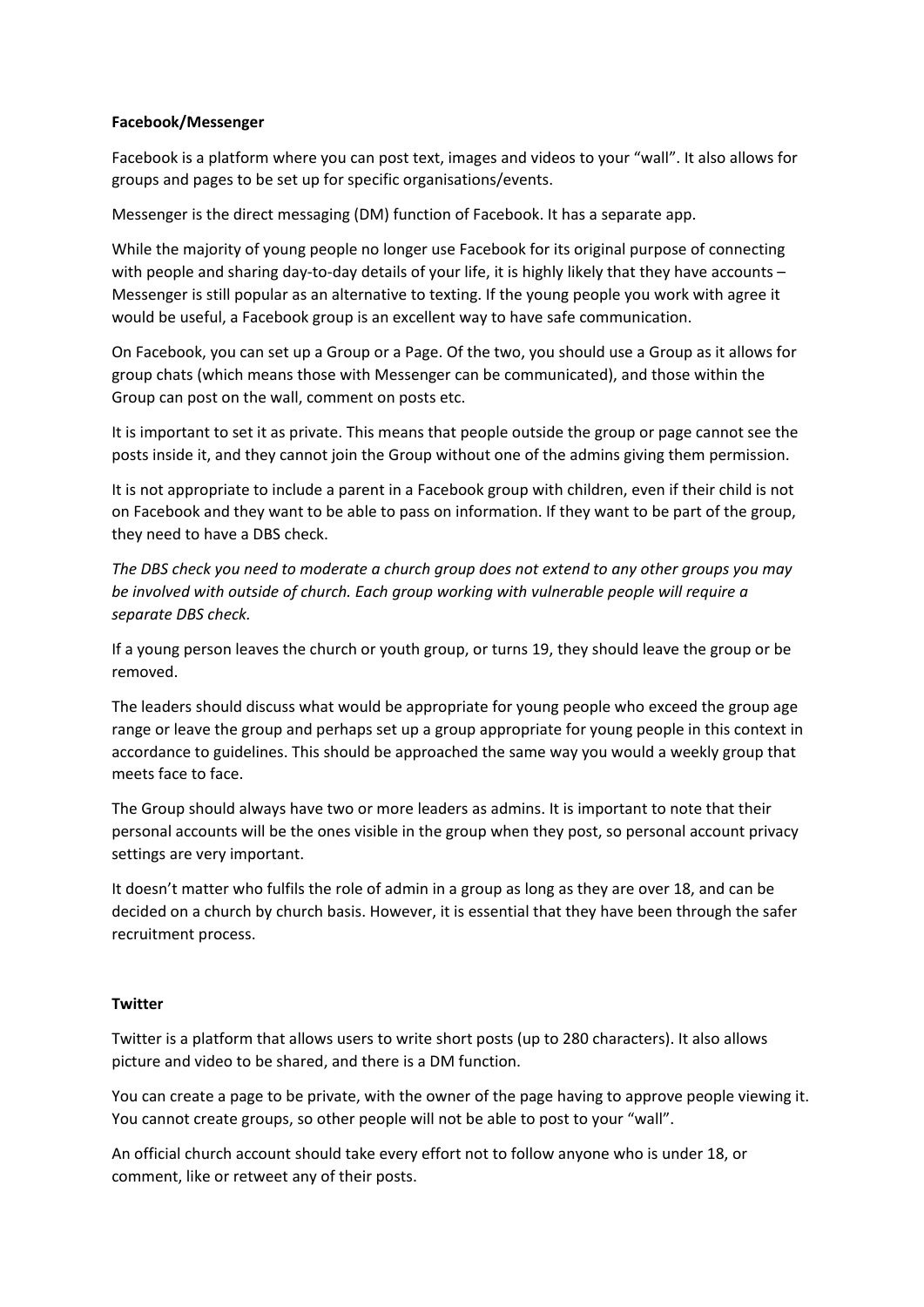*A minister or leader may have a public profile for personal use. Due to the nature of the platform, that means that anyone can follow you, but because it is public facing it does not constitute being a forum used wholly or mainly by young people.* 

#### **Instagram**

Instagram is an image-sharing platform, with options to add text and comments. It is a great way to be visible, and it's easy to create a profile for a church or youth group. However, you can only share images of young people if you have signed consent from their parents.

Many young people use Instagram, and as a platform for advertising events/sharing about events afterwards etc. it can be great. People are also able to follow the account without you having to follow back.

You can create a page to be private, with the owner of the page having to approve people viewing it. You cannot create groups, so other people will not be able to post to your "wall".

Since you will have permission from anyone you may be posting photos of, you can have a public page if it would be beneficial for advertising events/outreach.

While it is not a place for group conversation, there is still a DM function and so it is important that at least two leaders have access to the account in case a young person contacts it.

An official church or youth group account should take every effort not to follow anyone under 18, or like or comment on any posts they make.

#### **Snapchat**

Snapchat is a form of social media that allows people to send photos, videos or messages to other people on their friend list. These photos and messages disappear after being viewed. There is also the function to add to a "story" which is viewable by people on your friends list for up to 24 hours.

It is also possible to have a public profile, where anyone can view your story.

This is **not** an appropriate platform for leaders to communicate with children and young people.

It is important to be aware that young people in the group may have each other as friends on Snapchat though, and if issues of peer-to-peer abuse are raised it is an area to be looked into.

#### **WhatsApp**

WhatsApp provides an alternative to texting. It is possible to create group chats, which can be a useful way of communicating with a group. However, your mobile number is visible to everyone in a group chat, so this is only to be used if there are two leaders in the chat, and both of them have a non-personal phone number i.e. a church-issued phone if you are lay employees.

Under no circumstances should the leaders message young people directly outside this group. Alongside this, any young people in the group should have consent from their parents or guardians to be a part of the group and their consent for their phone number being added to a WhatsApp conversation. Good practice would be to inform parents on what the group is for and what you are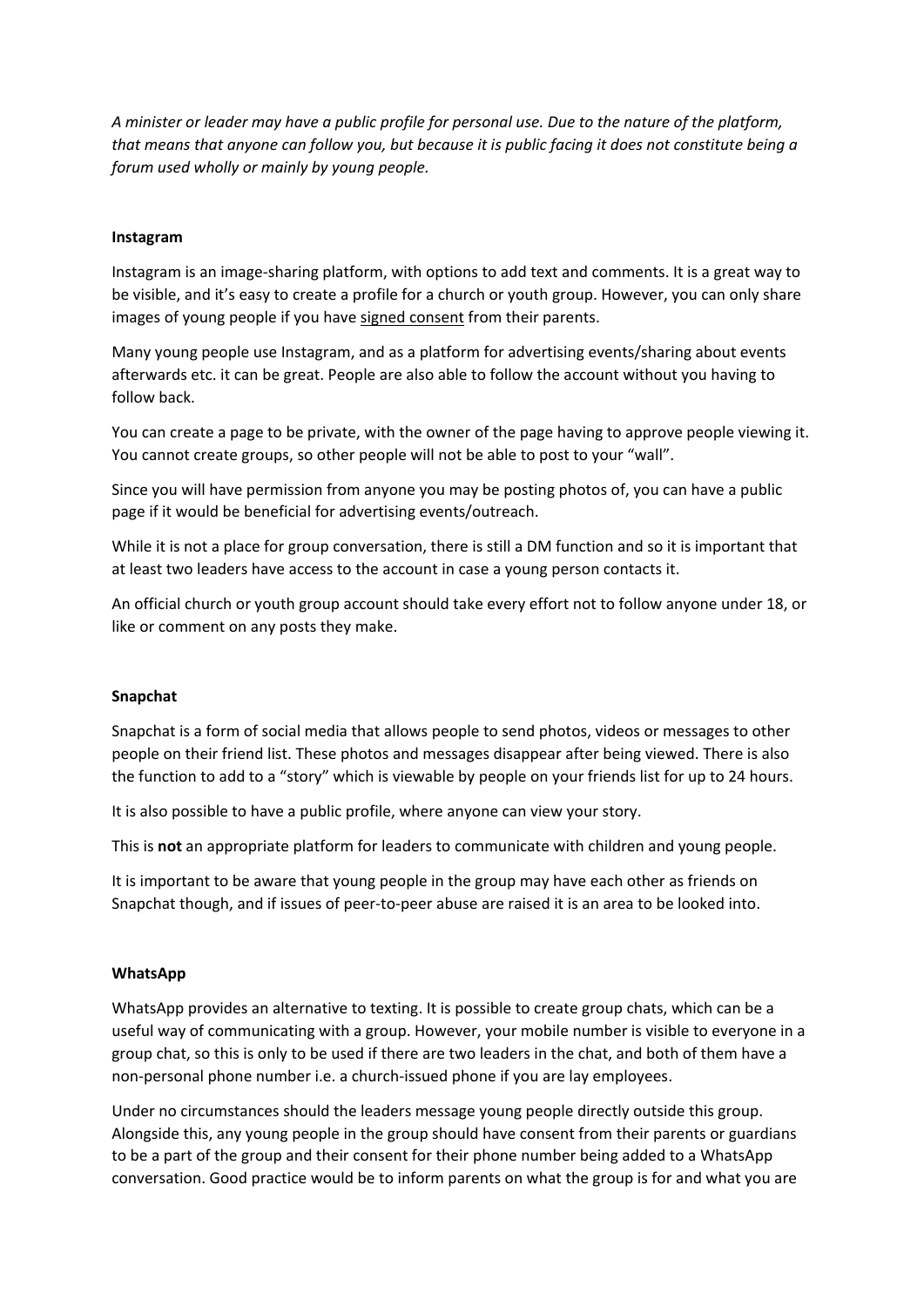communicating. Sign post parents to **[The NSPCC,](https://www.nspcc.org.uk/keeping-children-safe/online-safety/) [Net-Aware](https://www.net-aware.org.uk/)** or CEOPs **[ThinkUKnow](https://www.thinkuknow.co.uk/)** for parents so they are fully informed on how each Social Media App works.

## **YouTube**

YouTube is a video sharing platform. It's not really social media, but it has comments sections and people are able to interact with each other on there.

YouTube is **not** suitable for use as a medium for communication.

If you're producing videos (only with signed consent on behalf of those being filmed) a YouTube channel is a good place to host them since you can make them private/unlisted so only people with the link can see them.

If you have a personal YouTube account, be aware that it can be found, so be mindful of content you create.

# **Communication**

Always conduct yourself the same way on the internet as you would face to face. Be aware of what you say and how you say it, as well as how it could be interpreted. Try not to use abbreviations, as these can sometimes be misconstrued. Never provide personal details of yourself, young persons or volunteers.

In the case of online video meetings, such as on Zoom or Skype, guidelines should be given and boundaries explained and agreed at each contact when facilitating virtual groups. These should include suitable attire during visual group meetings and consideration to the environment i.e. there are no personal or intimate items in view.

Leaders should keep a log of any group contact which includes the date and time, who was present, a brief outline of what was discussed and how long the contact lasted. This should be kept securely.

Do not communicate with young people outside of standard working day hours (9am – 5pm). The only exceptions to this would be if any evening activity is happening and reminder needs to be sent beforehand or closing message afterwards.

Only communicate with a young person in a group context involving two or more leaders. If you are contacted in a private setting, do not reply. If their communication needs responding to, add another leader to your conversation in order to remain accountable. Or if anything arises from this contact someone with authority to speak one on one with young people (a minister or safeguarding officer)

If you are contacted directly on a church or social media, alert the other admin or account holder that this has happened in order to remain accountable. Do not engage in conversation beyond responding to simple queries.

If a young person contacts you and appears to need urgent help or appears to be at immediate serious risk, contact 999, social services or other relevant services, and inform your Church safeguarding office who may consult with the District Safeguarding Officer. If you are unable to contact the church/circuit safeguarding officer, please contact your District Safeguarding Officer.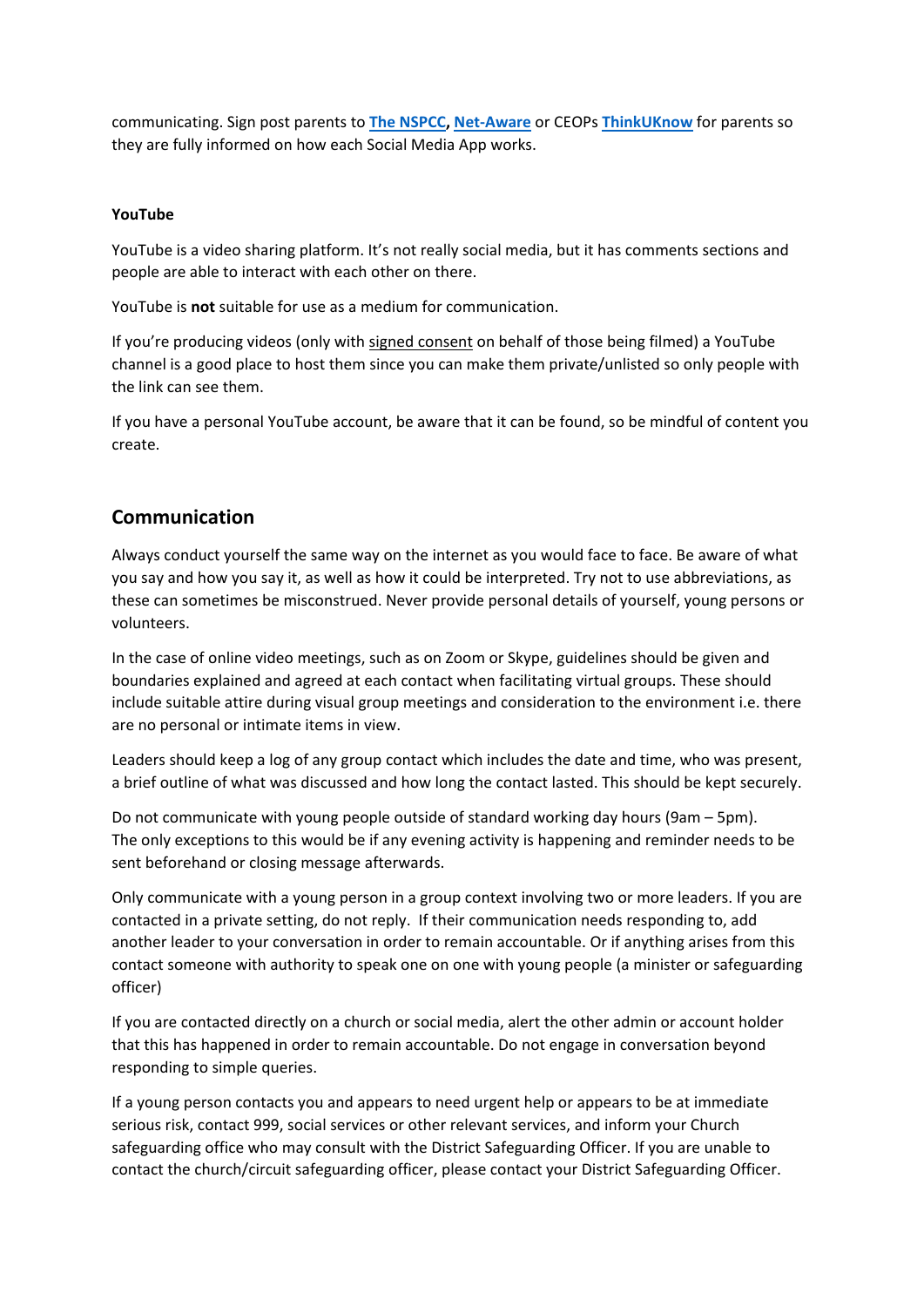If they do not seem to be at immediate risk, contact your minister or Church Safeguarding Officer as soon as possible. If you are unable to contact the church/circuit safeguarding officer, please contact your District Safeguarding Officer.

## **Via Social Media**

Any communications made via social media posts should avoid tagging people or using full names.

Generally, posts should be announcing events, wishing people luck with exams etc. If the social media in question is a closed Group on Facebook, then posts asking questions can also be appropriate. If asking for Prayer requests ensure you set boundaries around this.

#### **Via Email**

Any emails sent to multiple young people/parents should have their individual email addresses put into the BCC section so they won't be able to access each other's addresses. A second leader should be copied into email as a direct recipient or CC. Alternatively, send from an email address that multiple leaders have access to.

## **Via Texting/WhatsApp/Direct Message**

Leaders involved in children and youth ministry should only have children's and young people's mobile numbers if they have been given on the consent form as a means of communication.

Texting should only be for communication, not conversation. With that in mind, it can be used for the purposes of reminding children and young people about meetings and events, or sending a general encouragement e.g. "Praying for everyone taking exams this week!" If it turns into conversation, make every effort to end it as soon as possible and let another leader know this has happened.

You should avoid texting one on one where possible. Group texts (MMS) are possible, but not all phones have the capability. A better option if you want to text is to use WhatsApp or Facebook Messenger in order to set up a group conversation. This should include two or more leaders.

## **Photography/Video**

Leaders, children and young people should not send pictures that are obscene, indecent or menacing.

It is a criminal offence to take, make, permit to be taken, distribute, show or possess an indecent or sexually explicit image of a child under 18.

When posting photographs or video on social media settings should be set up so that individual children and young people cannot be tagged.

Leaders should be aware of the prevalence of cameras on phones (they all have them) and the difficulties surrounding photographic consent that come with that. Leaders are responsible for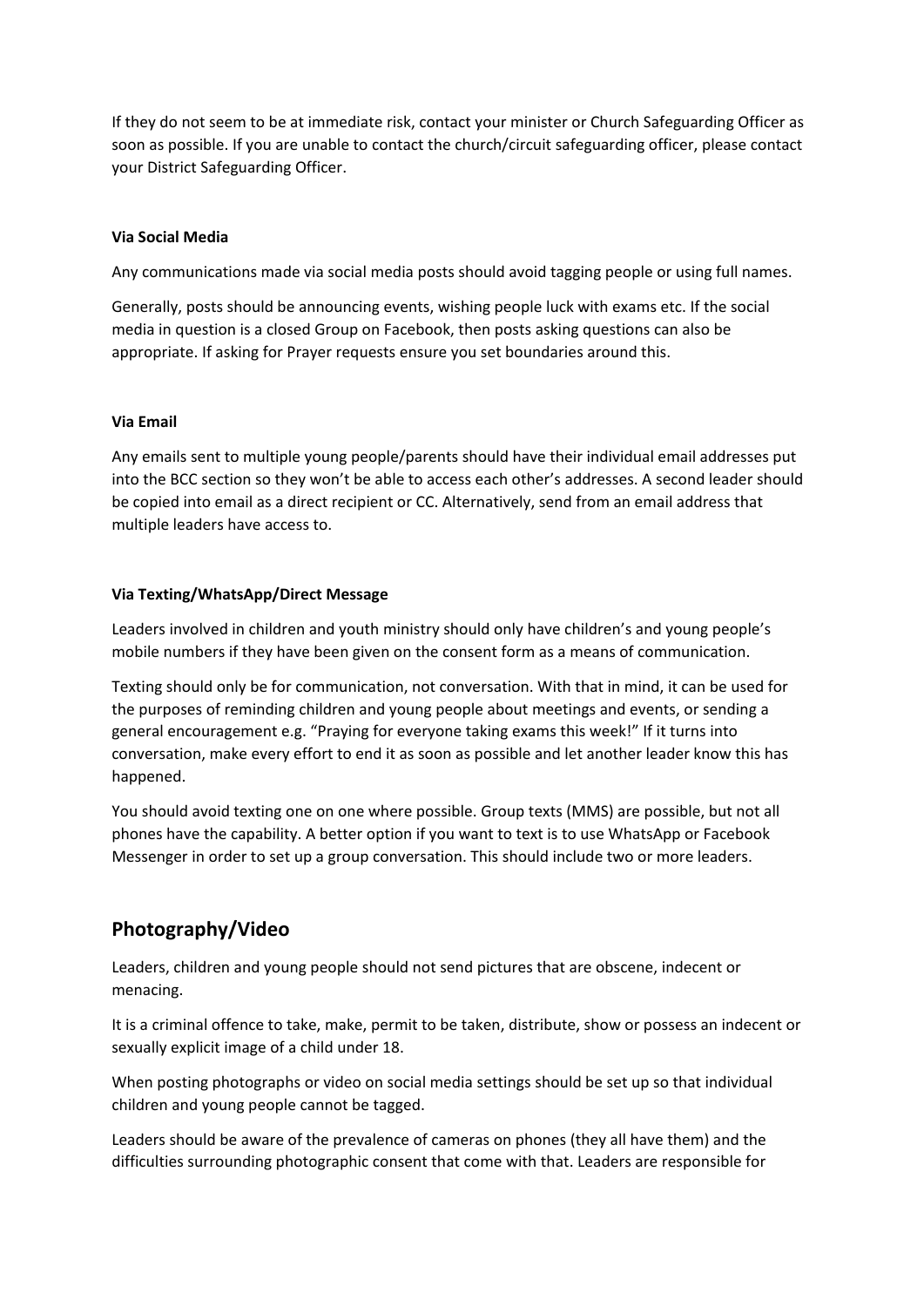making young people in their group aware of issues of consent, why it's important, and how to respect someone's wishes not to be in photos/be tagged in photos on social media.

Even with tagging turned off, people can still be tagged in the comments of a photo. If a child has been tagged by someone else on a public facing image, the comment should be removed so that anyone viewing the image cannot immediately get to the young person's profile.

If a young person comments on an image, or tags themselves, this is okay unless it presents a safeguarding concern if which case you should contact your Church/Circuit Safeguarding Officer.

#### **Storage**

Images taken by leaders should be taken on church owned equipment (phone/camera) rather than personal mobile phones where possible. They should then be stored safely in an electronic file on devices that have security passwords. Where possible these devices should also be owned by the church/organisation, not the group leader.

Photos should not be taken on personal devices unless they can immediately be moved to church storage and all backups removed from the device. Be aware of apps like Google Photos, which by default will automatically upload any photos taken on a device to the cloud.

If in doubt, do not take photos.

If any electronic device/memory that contains video or images is disposed of the images and video should be wiped from the memory in such a way that it cannot be recovered on that device.

## **Mobile Phones**

Since most people now have access to a smart phone, it is important for leaders to guide group understanding around when it is and is not appropriate to be on your phone during an event or session – in particular around the usage of the camera for both photography and filming. It is also leader's responsibility to guide young people on what is an acceptable use of the phone – see the section on Photography above.

Situational Awareness is important. Mobile phones should not be allowed where they would be a distraction from a safe awareness of the environment.

In any event or session when phone access is restricted, parents/carers must be made aware of a leader who they can contact in case of an emergency.

## **Use of church owned equipment i.e. computers, tablets, games consoles etc**

If devices are used as part of activities within the organisation or group, leaders should ensure all games, videos and films are age appropriate for the group.

Passwords should be in place on any device such as a tablet or computer (admin password).

Internet searching should be monitored and age appropriate. If Wi-fi is available, safe-settings or parental controls should be in place.